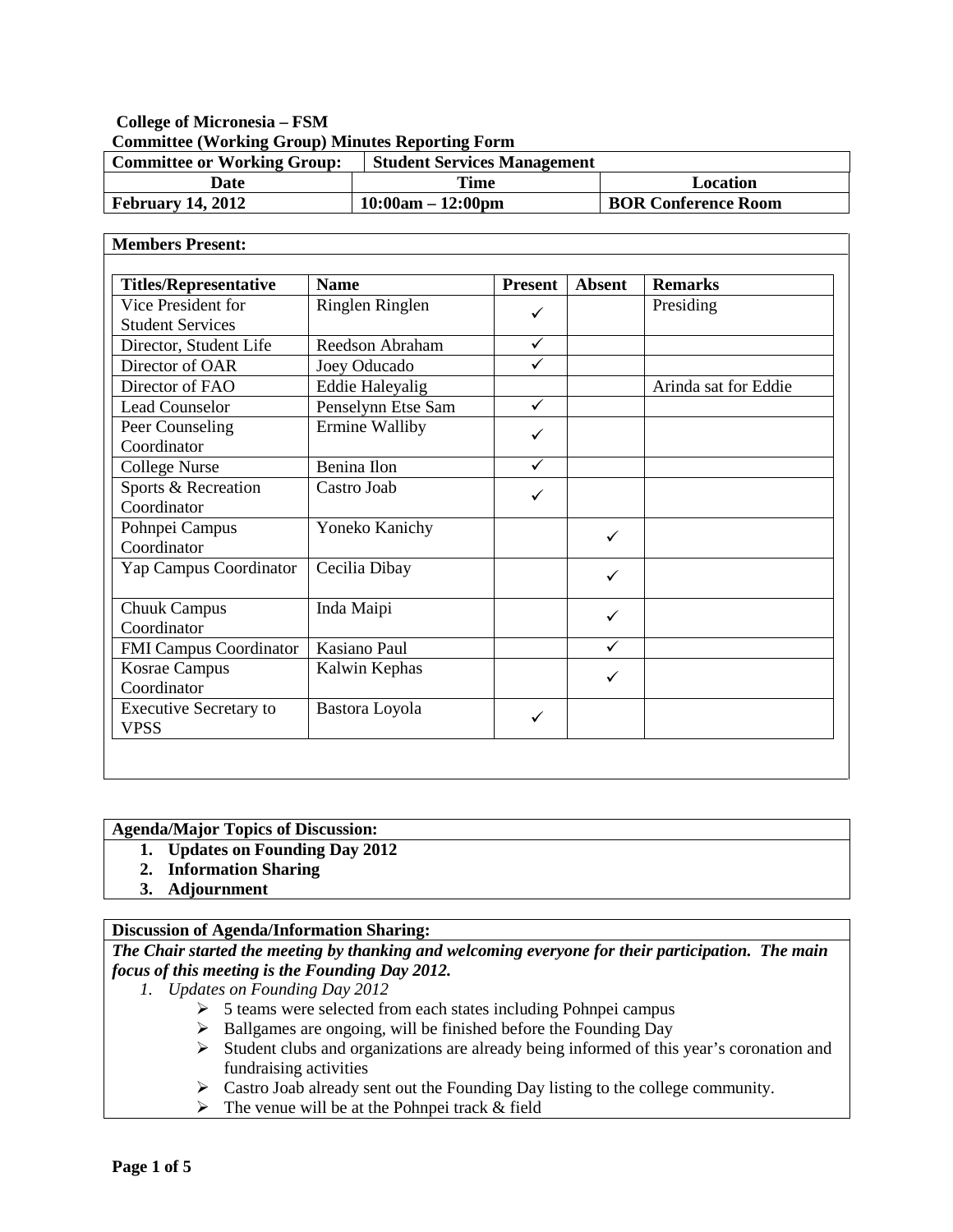- $\triangleright$  Since the tracks are not safe, there won't be any race that day but there will be fun games and Olympic type and field games.
- $\triangleright$  A small working group has been appointed for the preparation of the Coronation and Benina Ilon is the chairperson.
- $\triangleright$  VPSS requested the Director of Student Life to send him of schedule once everything is set so that he can inform the college community.
- *2. Updates from all divisions*
	- *Updates from Admissions & Records*
		- $\triangleright$  Spring 2012 COMET testing were administered to selected private and public high schools in the FSM including the college's state campuses beginning January 26 to February 19, 2012 with the total of 1514 students.
			- a. Yap 126 students
			- b. Chuuk 495 students
			- c. Kosrae 146 students
			- d. Pohnpei 747 students

 The number for Chuuk does not include those from Moch and Mortlocks, whilst Weipat. The number for Yap does not include those ones from Ulithi.

 $\triangleright$  Received the following number for Spring 2012 graduations. Initial degree audit results were communicated especially for those applicants from the other state campuses. The degree audits for those applicants from the National campus are still in progress and soon to be completed end of this week. After the announcements will be posted to students concerned to meet with Joey Oducado, Director of Admissions office concerning their graduation statuses.

| Program             | 11 Refunsatorio office concerning their graduation statuses.<br>National | Pohnpei        | Chuuk          | Kosrae | Yap          |
|---------------------|--------------------------------------------------------------------------|----------------|----------------|--------|--------------|
| <b>TYC</b>          | 21                                                                       |                |                |        |              |
| Teacher             |                                                                          |                |                |        |              |
| Prep-Elem           |                                                                          |                |                |        |              |
| TYC in              | $\overline{3}$                                                           |                |                |        |              |
| Accounting          |                                                                          |                |                |        |              |
| TYC in Gen.         | $\mathbf{1}$                                                             |                |                |        |              |
| <b>Business</b>     |                                                                          |                |                |        |              |
| TYC in              | $\overline{4}$                                                           |                |                |        |              |
| Public              |                                                                          |                |                |        |              |
| Health              |                                                                          |                |                |        |              |
| AS in Agric.        | $\overline{2}$                                                           |                |                |        |              |
| AS in Public        | $\overline{4}$                                                           |                |                |        |              |
| Health              |                                                                          |                |                |        |              |
| AS in Bus.          | 18                                                                       |                |                |        |              |
| Admin.              |                                                                          |                |                |        |              |
| AS in CIS           | 14                                                                       |                | $\mathbf{1}$   |        | $\mathbf{1}$ |
| AS in               | 9                                                                        |                |                |        |              |
| Marine              |                                                                          |                |                |        |              |
| Science             |                                                                          |                |                |        |              |
| AS in HTM           | $\overline{2}$                                                           | $\overline{2}$ |                |        |              |
| AS in               |                                                                          |                | $\overline{2}$ | 3      | 5            |
| Teacher Ed-         |                                                                          |                |                |        |              |
| Elementary          |                                                                          |                |                |        |              |
| AA in               | 14                                                                       |                | $\overline{2}$ |        |              |
| <b>Teacher Prep</b> |                                                                          |                |                |        |              |
| AA in               | 34                                                                       |                | $\overline{2}$ |        |              |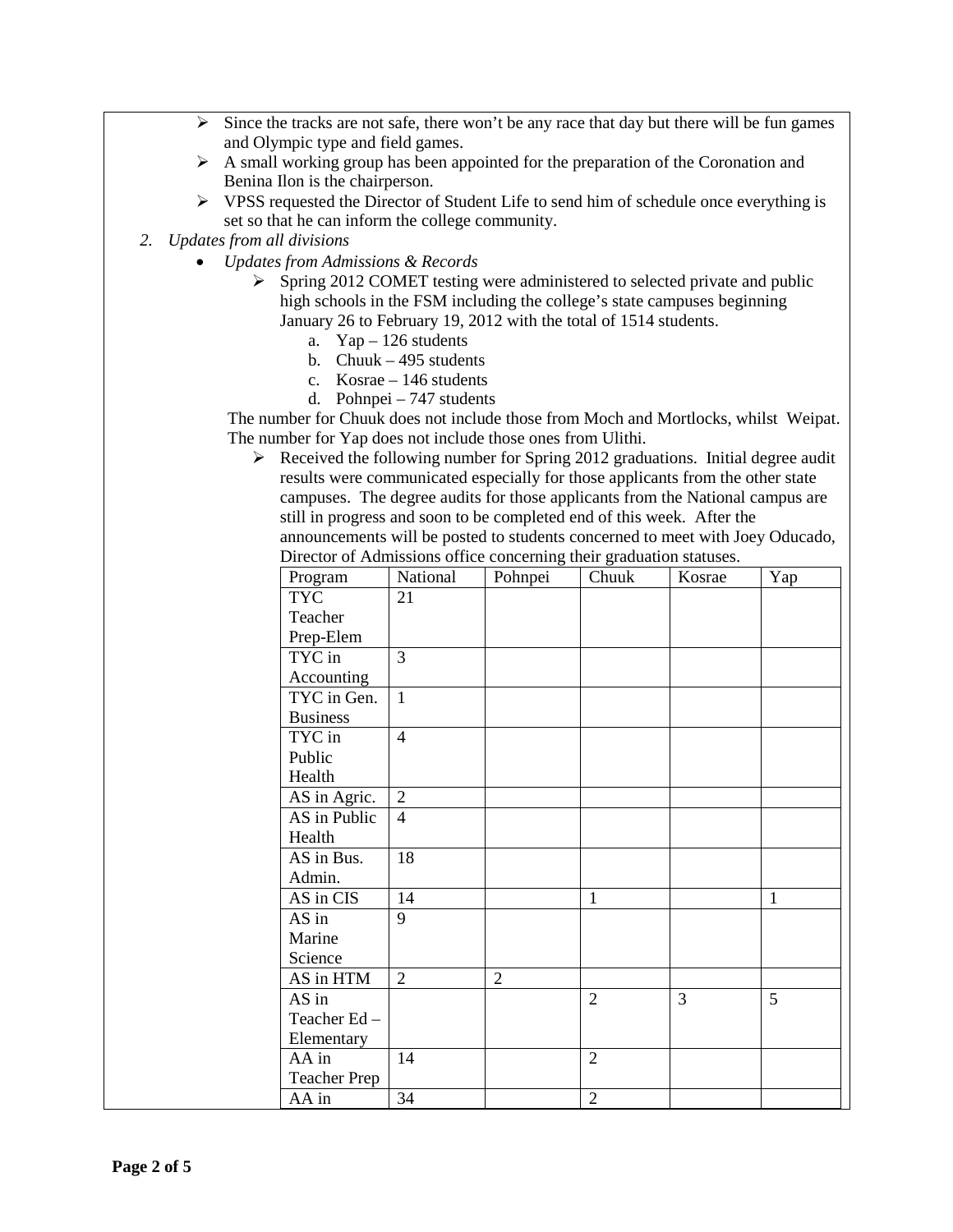| Liberal Arts             |       |                |              |                |                |
|--------------------------|-------|----------------|--------------|----------------|----------------|
| AA in<br>Micronesian     | 14    |                |              | $\overline{2}$ | 3              |
| <b>Studies</b><br>AAS in |       | $\overline{7}$ |              |                |                |
| Telecom                  |       |                |              |                |                |
| AAS in                   |       | $\overline{2}$ |              | $\overline{2}$ |                |
| Electronics              |       |                |              |                |                |
| Technology<br>AAS in     |       | $\overline{5}$ |              | $\overline{2}$ |                |
| Building                 |       |                |              |                |                |
| Technology               |       |                |              |                |                |
| CA in Trail              | $8\,$ |                |              |                |                |
| Counselors               |       |                |              |                |                |
| CA in Agric              |       | 10             |              |                |                |
| $\&$ Food                |       |                |              |                |                |
| $CA$ in                  |       |                |              | $\mathbf{1}$   | $\overline{4}$ |
| Electronic &             |       |                |              |                |                |
| Engineering              |       |                |              |                |                |
| $CA$ in                  |       | $\overline{2}$ |              |                | $\mathbf{1}$   |
| Carpentry                |       |                |              |                |                |
| CA in Bldg.              |       | $\mathbf{1}$   |              |                |                |
| Maintenance              |       |                |              |                |                |
| CA in                    |       | $\mathbf{1}$   |              |                |                |
| Cabinet                  |       |                |              |                |                |
| Making                   |       |                |              |                |                |
| CA in Motor              |       | 5              |              |                |                |
| Vehicle                  |       |                |              |                |                |
| Mechanics<br>CA in       |       | $\mathbf{1}$   |              |                | $\mathbf{1}$   |
| General                  |       |                |              |                |                |
| <b>Studies</b>           |       |                |              |                |                |
| CA in                    |       | $\mathbf{1}$   | $\mathbf{1}$ |                |                |
| Bookkeeping              |       |                |              |                |                |
| CA in                    |       | $\mathbf{1}$   |              |                |                |
| Refrigeration            |       |                |              |                |                |
| $&$ AC                   |       |                |              |                |                |
| CA in Health             |       |                |              |                | $\mathbf{1}$   |
| Asst.                    |       |                |              |                |                |
| Training                 |       |                |              |                |                |
| Program                  |       |                |              |                |                |
|                          |       |                |              |                |                |
| Total                    | 148   | 38             | $\sqrt{6}$   | 8              | 16             |
|                          |       |                |              |                |                |

- *Updates from Sports & Recreation*
	- $\triangleright$  Tomasi Maui is currently appointed as a regular employee
	- $\triangleright$  Since there are a few employees working now, a schedule for general clean up has been planned twice a month (first and last Friday of the month) starting March 2012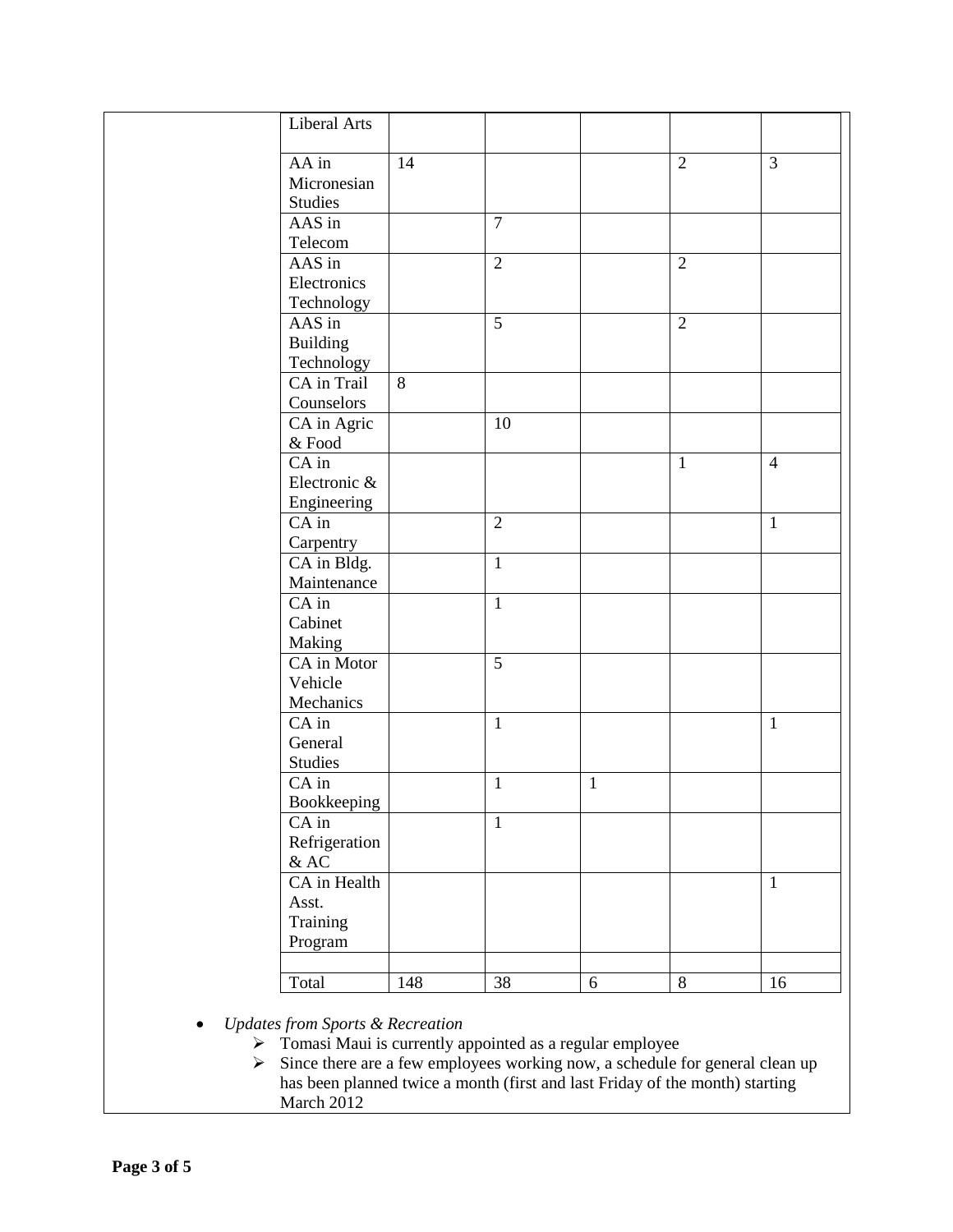- The maintenance employees are removing all broken chairs and bleachers in the gym to be replaced with benches
- *Updates from the Dispensary*
	- $\triangleright$  Assisted the campus nurses with ordering of their medical supplies.
	- $\triangleright$  Working with the Ermine Walliby, Peer Counseling Coordinator on her grant proposal and semi-annual report to be submitted to the FSM government at the end of the month.
	- $\triangleright$  Assisting students, staff, faculty with over the counter drugs, refills for prescription, and prescribed drugs.
- *Updates from Peer Counseling office*
	- $\triangleright$  Working on the Family Planning 5 year's cycle grant proposal and semi-annual report to be submitted to FSM government end of the month.
	- $\triangleright$  Due to budget constrain, the staff are not attending this year's Family Planning conference.
	- $\triangleright$  VPSS recommended Ermine to work closely with the students especially the dorm students on the Family Planning program.
- *Updates from Financial Aid office*
	- $\triangleright$  Sponsored a one day financial aid work shop for Pohnpei high school counselors, participants were counselors from the three public high schools. Invitations were extended to the private high schools, but they did not show.
	- $\triangleright$  Continue placement of work study students.
	- $\triangleright$  Continue Pell transfer for late Spring 2012 awards.
	- On-line FAFSA/Renewal FAFSA workshops for award year 2012-2013 on February 23 at Nanpei Memorial high school in Kitti for 148 seniors, February 24 at Madelenihmw high school in Madolenihmw for 84 seniors, and March 8-9 at PICS high school in Kolonia for 330 seniors. Stamps and envelopes will be provided.
	- $\triangleright$  Purge record for inactive files to make room for new records.
	- $\triangleright$  Continue mailing award notifications for late Spring 2012 awards.
	- $\triangleright$  Reconcile and do adjustment for current Pell processed disbursement year to date and student payment summary.
	- Fetaake Yeeting, work study coordinator is off island, went with sick with to the Phillipines
- *Updates from Counseling office*
	- Lore Nena and Mike Ioanis, Counselors were invited to the Pohnpei Teacher's forum at Nanpei Memorial high school and Madolenihmw high schools to brief them on the Education USA requirements.
	- $\triangleright$  They had a workshop with the TSP students at PICS and Nanpei Memorial high schools on "how to find funding for your studies".
	- $\triangleright$  They also conducted a workshop with the World Teach students at PICS on how to search colleges and how to complete FAFSA on line.
	- $\triangleright$  Conducting advisement to students with early warning.
	- $\triangleright$  There is no tutor for English courses yet, been utilizing the other tutors who qualifies to assist the tutees
- *Updates from Student Life* 
	- $\triangleright$  A general clean up was scheduled this coming Saturday 2/18/12 by the SBA students with the assistance from the dorm and off campus students.
	- $\triangleright$  The President requested immediate action for some improvements during his visit at the dorms.